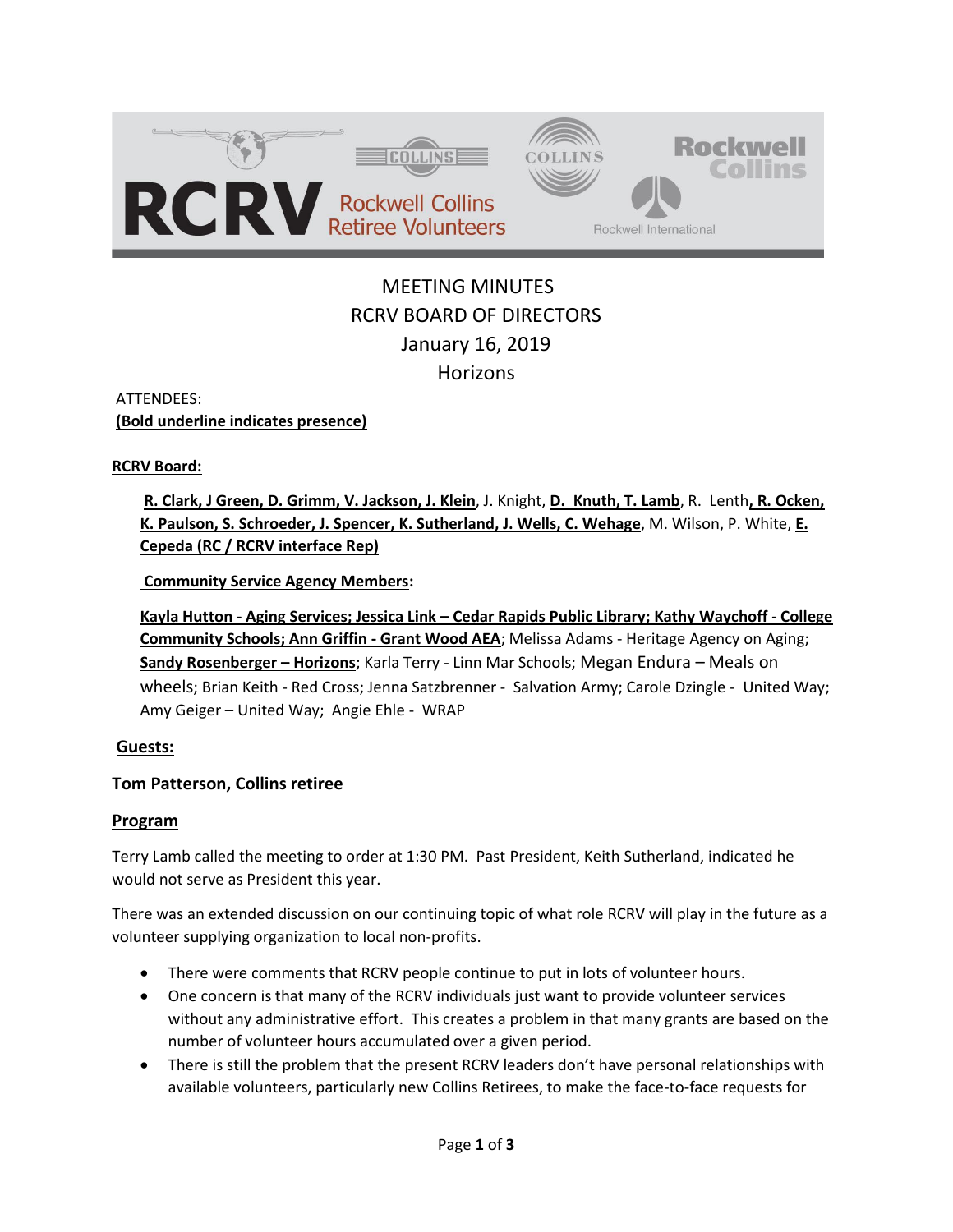specific projects needing help. Added to this, there are not many younger individuals who are providing some level of leadership in the organization.

- One present possibility is to provide information to the new individuals accepting the Collins Aerospace volunteer reduction in force. It was noted that the present RCRV tri-fold brochure is woefully out of date. Kayla Paulson, Tom Patterson, Joe Wells and Terry Lamb agreed to meet and revise this brochure. Elizabeth Cepeda has agreed to put the new brochure in the information package at Collins Aerospace. The revision needs to be completed by the end of January to be available at the time-line of Collins Aerospace.
- It was mentioned that the RCRV Board of Directors is much too large to provide good guidance to the organization. Time marches on and this is a new era. One alternative might be to reform the Board to be smaller and provide improved guidance. This got some positive feedback and will be explored.
- One area discussed was to have an informal social gathering in a few weeks where people could get to know each other and exchange ideas to improve the administrative side of RCRV and to try to get some younger leadership involvement.
- The volunteer activity report is attached.
- Kayla Paulson will be out for a couple of months with foot surgery. We wish her a speedy recovery. Carole Dzingle will probably be handling any immediate action needed in the +55 Initiative area.

#### **Adjourn Meeting.**

**Terry Lamb**

#### **Next RCRV Board Meeting TBD**